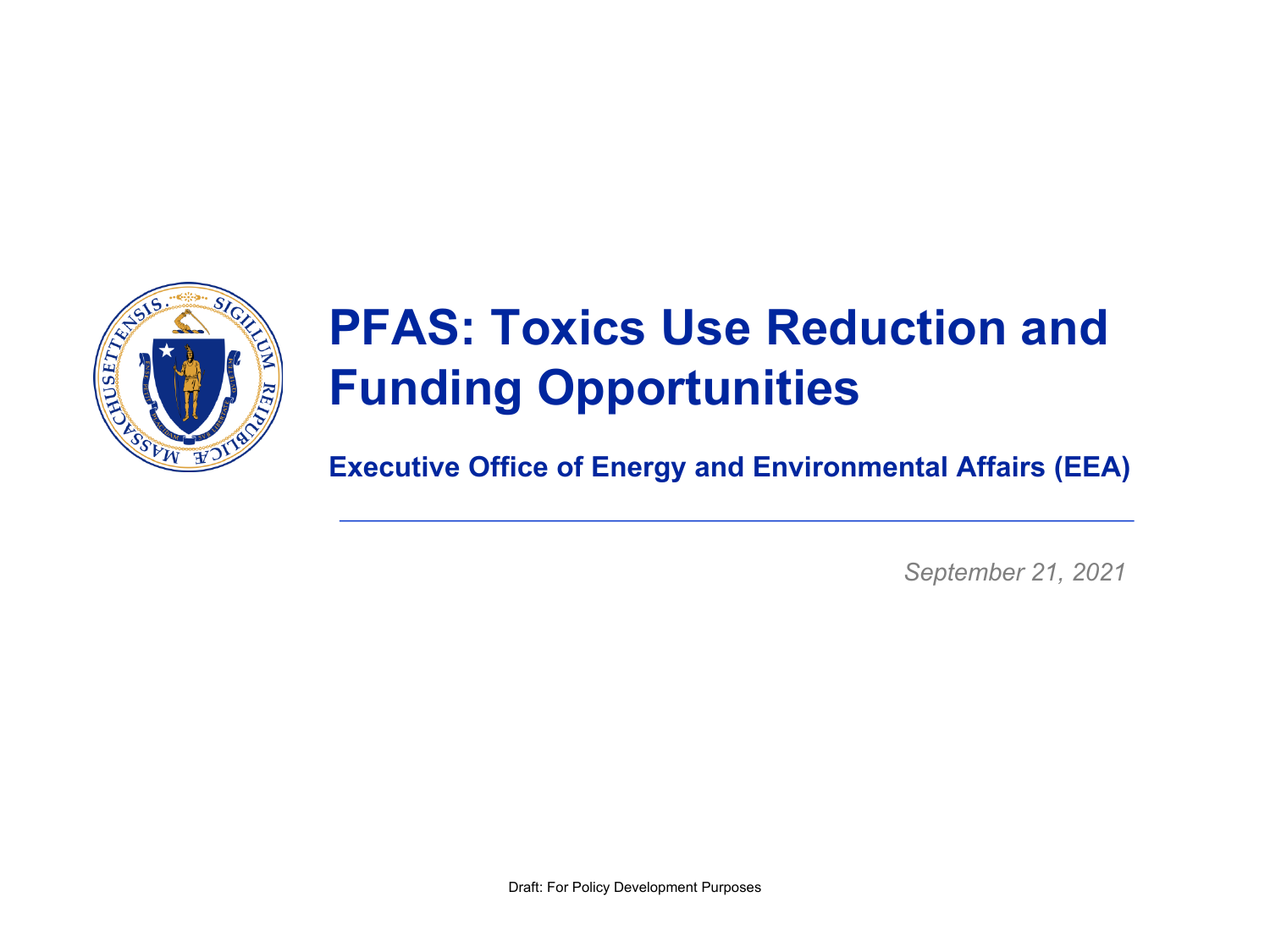

# **Toxics Use Reduction Act (TURA) of 1989**





- Massachusetts manufacturers who:
	- Operate under certain Standard Industrial Classification (SIC) codes
	- Have >10 employees
	- Manufacture or process ≥25,000lbs (or otherwise use  $\geq 10,000$ lbs) of listed substances
- This covers a little over 400 Massachusetts facilities
- TURA is a state law, not a federal law
- Report to the state
- Pay a fee
- Create a Toxics Use Reduction Plan every two years

TURA does not prohibit companies from using listed chemicals.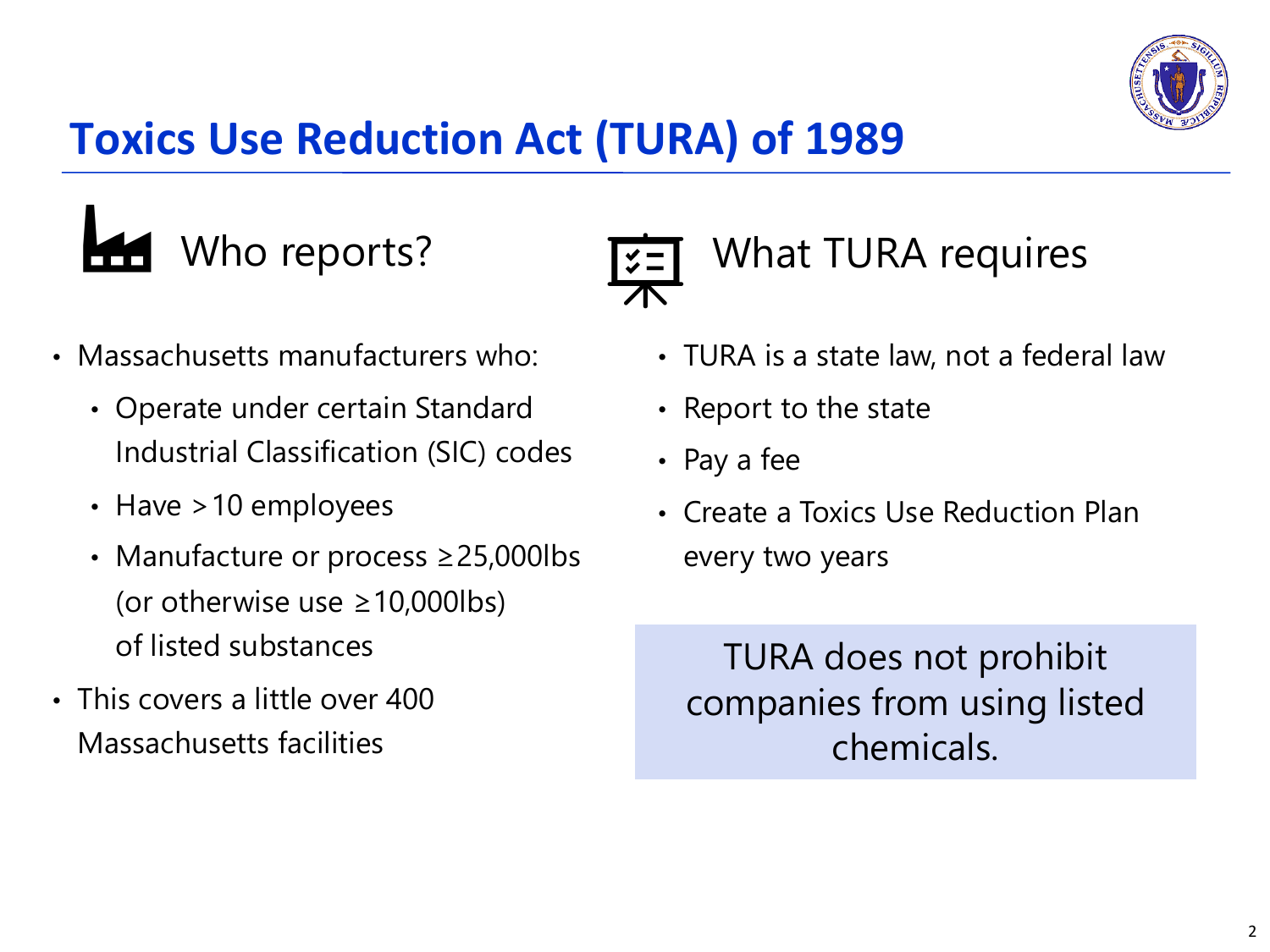

# **TURA Program Implementation**

The TURA Program is coimplemented by:

- The Massachusetts Department of Environmental Protection (MassDEP)
- The Massachusetts Office of Technical Assistance (OTA)
- The Toxics Use Reduction Institute at UMass Lowell (TURI)

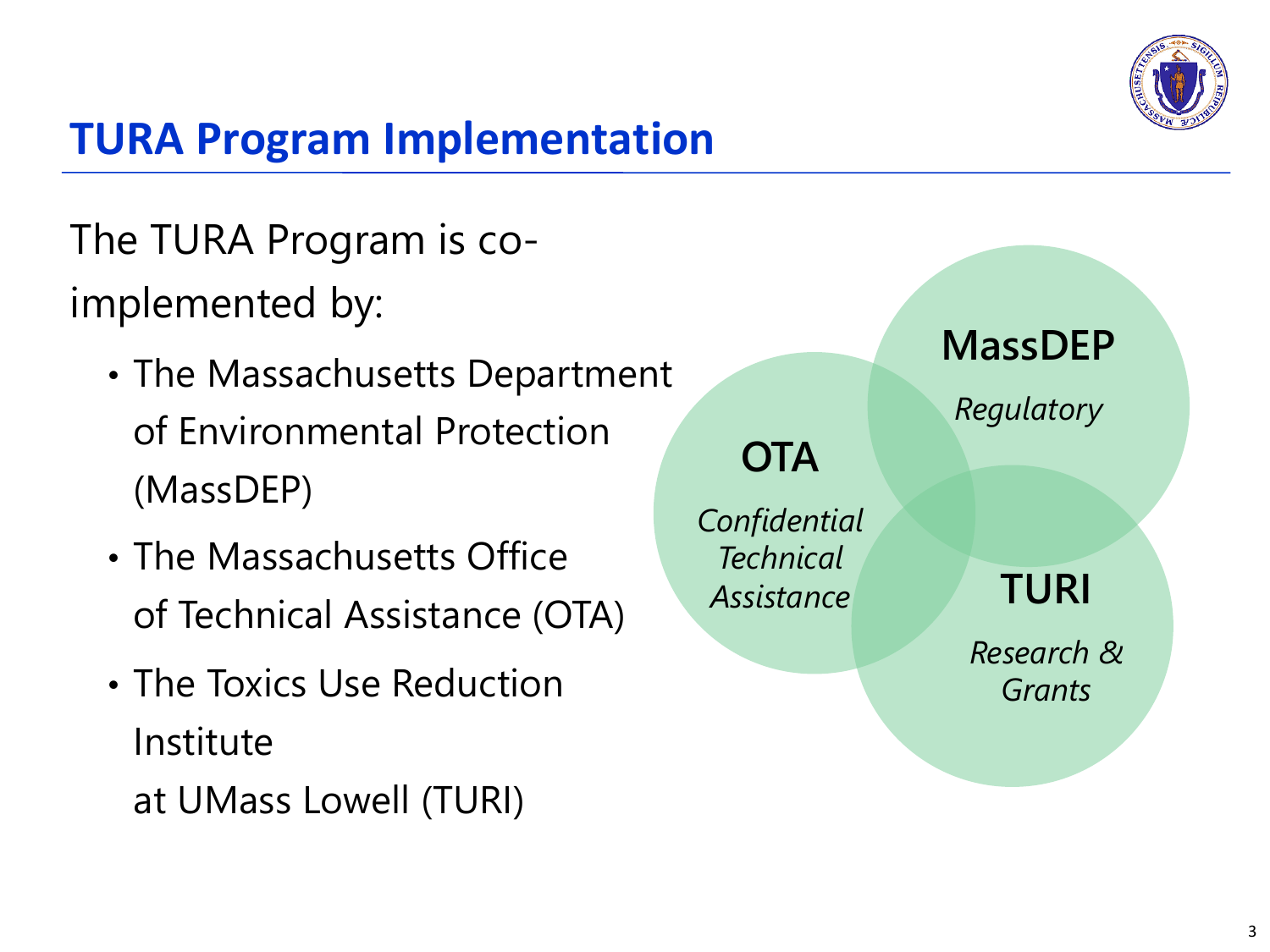

### **TURA Boards and Committees**



#### **Science Advisory Board**

Managed by TURI

Scientific experts, appointed by Governor

Science-based recommendations and advice

### **Advisory Committee**

Managed by Executive Director of the Administrative Council Appointed by Secretary Multi-stakeholder group

### **Administrative Council**

Chaired by Secretary or Designee TURA Governing Body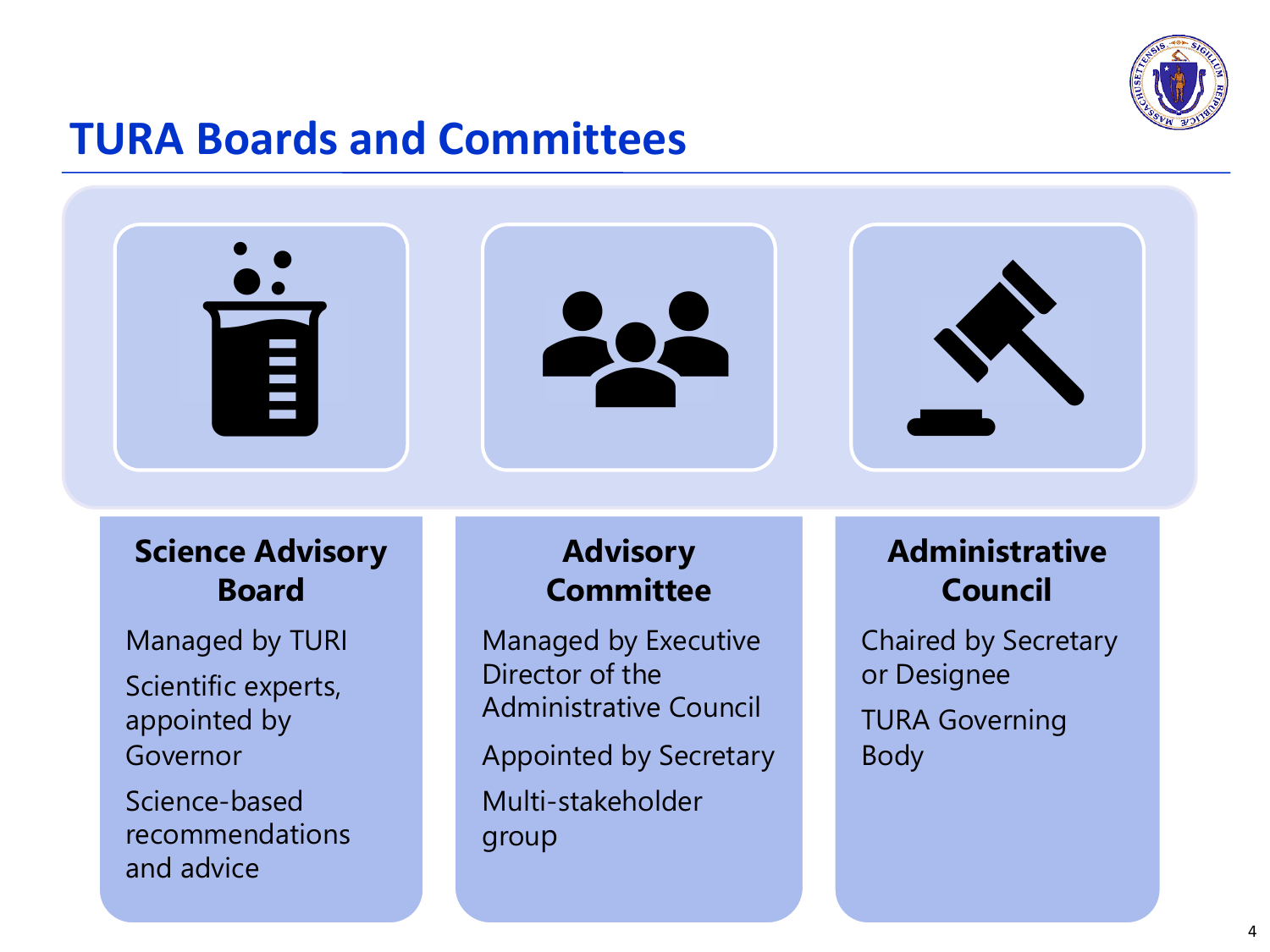

## **'Substance' and 'PFAS Not Otherwise Listed (NOL)'**

Science Advisory Board Recommendation

June 2020

- After a three-year review process, the Science Advisory Board recommended that PFAS NOL be added to the TURA Chemical List
- 'NOL' means all PFAS not already reportable under TURA

### TURA Administrative Council Unanimous Vote

August 2021

- Add the term 'Substance' to TURA definition for clarifying purposes
- Add PFAS NOL to TURA Chemical List

Public Comment Period September / October 2021

- Sept 24: Public comment period opens
- Oct 15, 1pm 3pm: Public hearing via Zoom
- Oct 15, 5pm: Public comment period closes
- Comments go to tiffany.skogstrom@mass.gov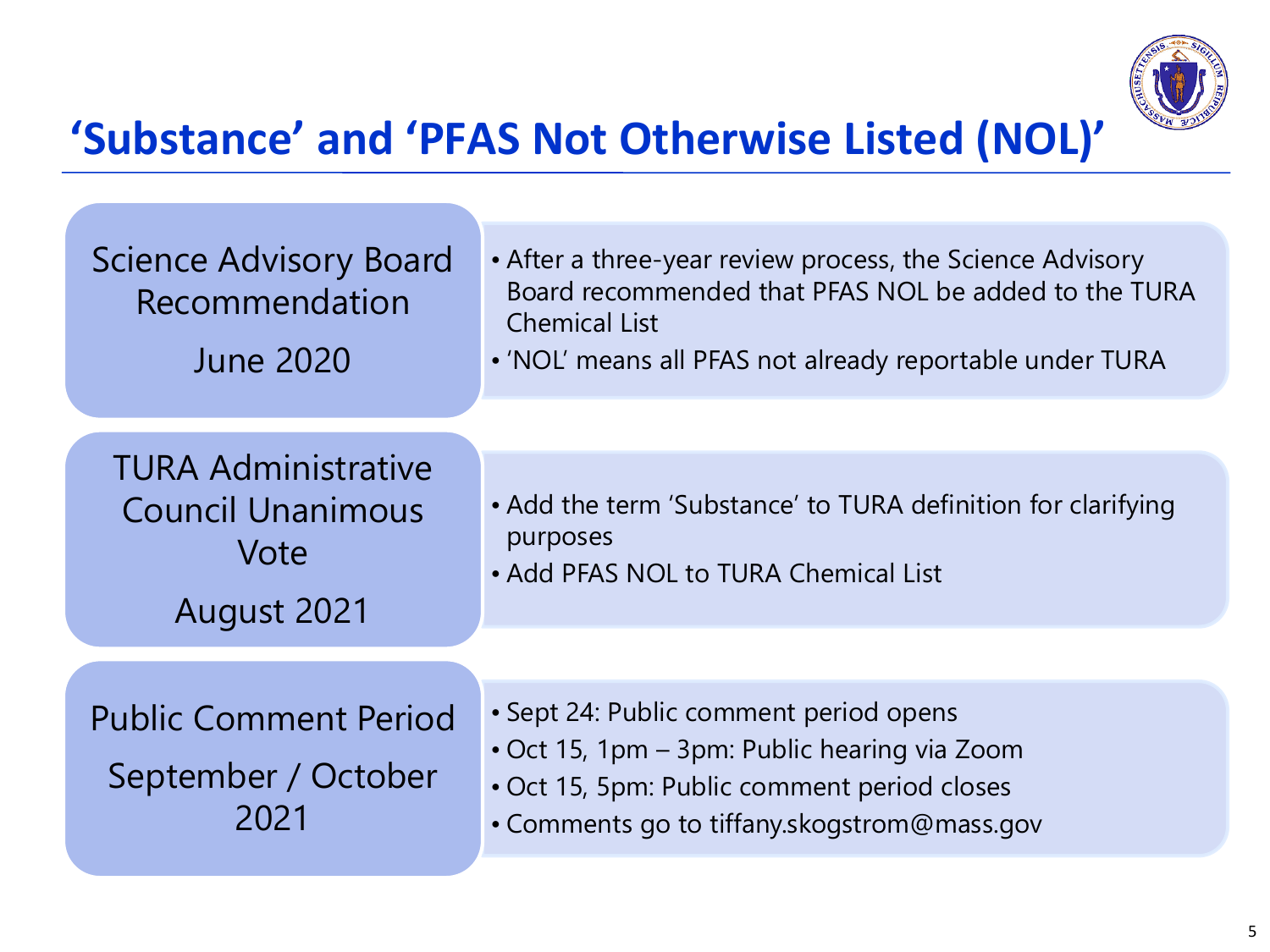

## **Administrative Council Vote**

Affirmative vote to clarify the regulations by adding a definition of the term 'substance' in to 301 CMR 41.02. The term 'substance' is defined as:

 $\rightarrow$  Any agent or material including but not limited to: pure chemicals with a specific chemical and structural identity; and categories or groups of chemicals, compounds or mixtures that share similar, identifiable characteristics such as, but not limited to, elemental composition, chemical formula, chemical structure, chemical properties, physical properties, functional groups or chemical manufacture.

Affirmative vote to add the category *Per- and Poly- Fluoroalkyl Substances Not Otherwise Listed (PFAS NOL),* to the TURA list of Toxic or Hazardous Substances (TURA List). The category is defined as:

→ **those PFAS that contain a perfluoroalkyl moiety with three or more carbons** *(e.g.,*  $-C_nF_{2n}$ *, n ≥ 3; or*  $CF_3-C_nF_{2n}$ *, n ≥ 2)* **or a perfluoroalkylether moiety with two or more carbons**  $(e.g., -C_nF_{2n}OC_mF_{2m} - or -C_nF_{2n}OC_mF_{m-}$ , *n and m ≥ 1 ),* **that are not otherwise listed.**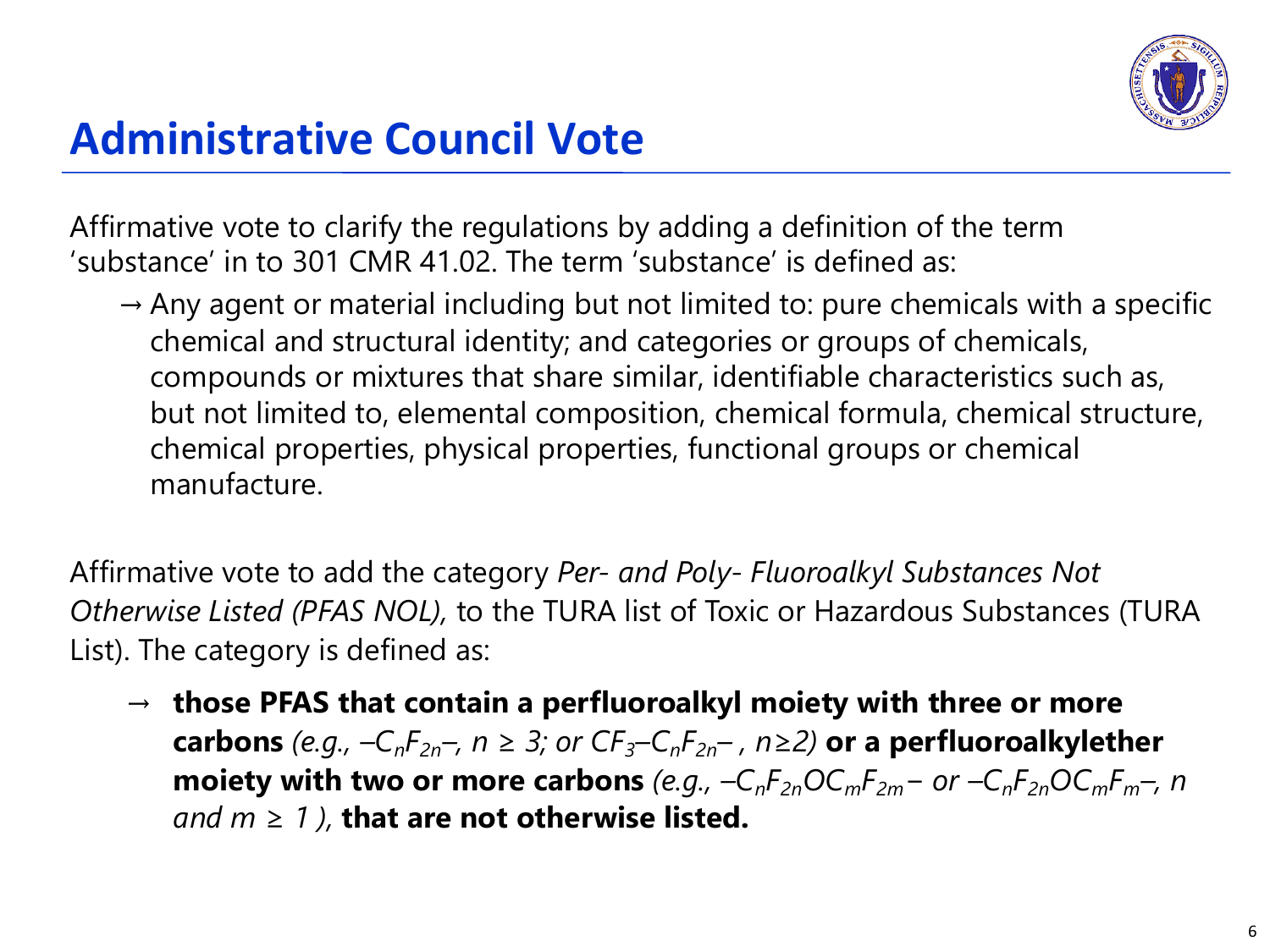

### **Existing Public Health Collaborations**

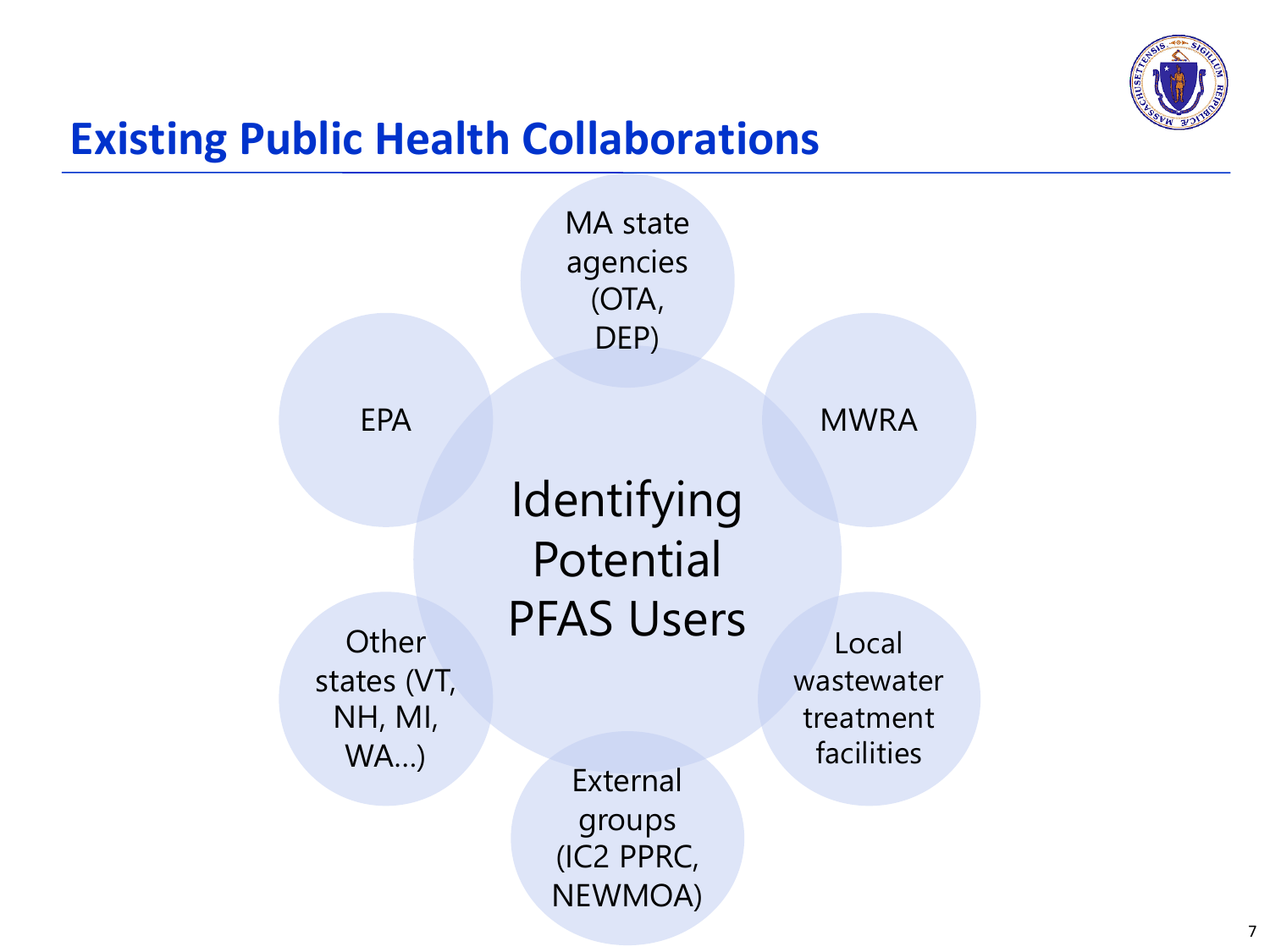

- → **American Rescue Plan Act (ARPA)**
- → **Clean Water Trust: State Revolving Fund (SRF)**
- → **State-Level Grant Programs**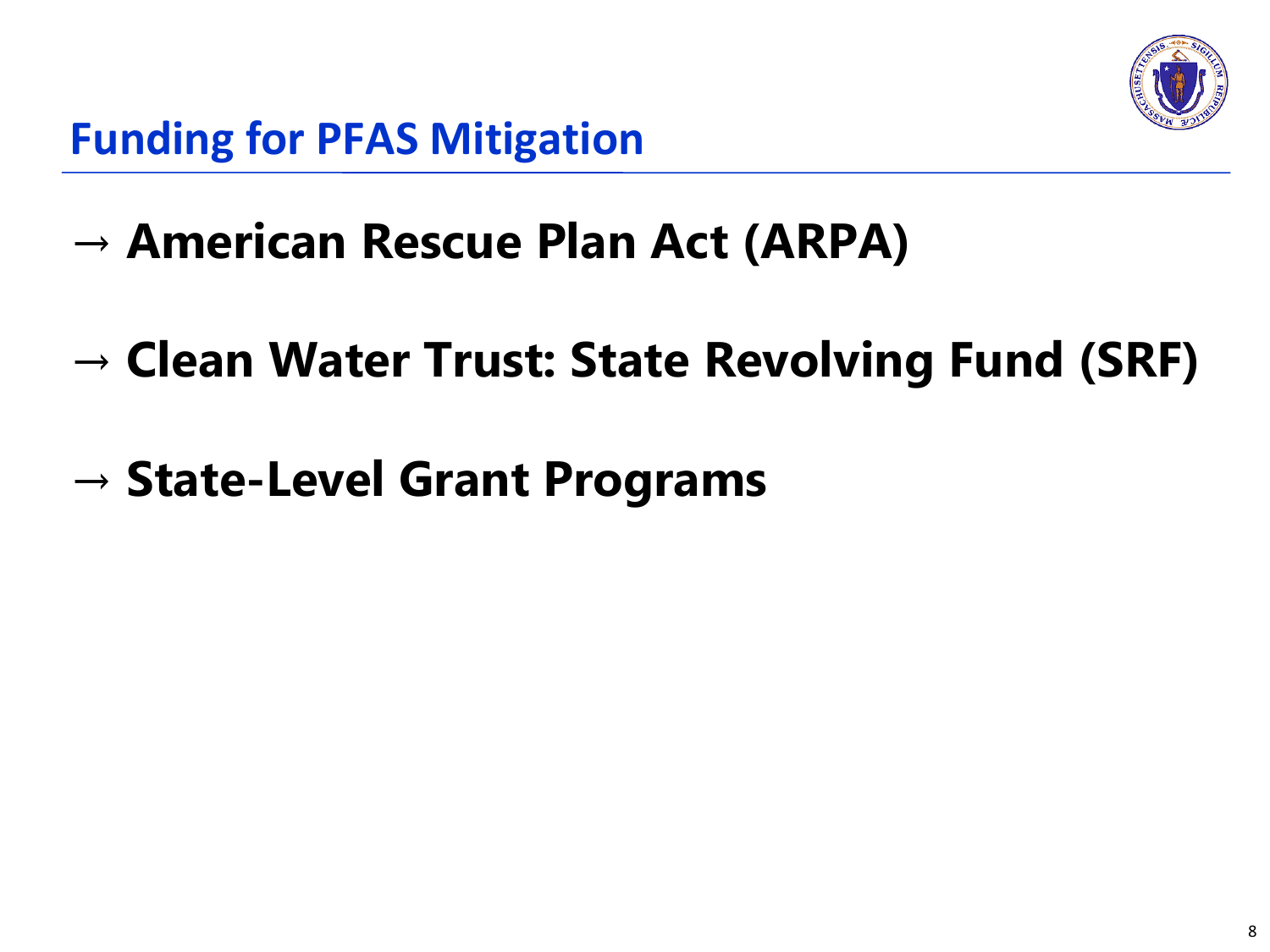

# **ARPA: Energy & Environmental Infrastructure**

**Governor Baker's federal ARPA spending proposal would direct nearly \$1 billion in funding to four critical environmental and energy initiatives:**

- –**\$400 million** for grants to support water and sewer infrastructure projects
- –**\$300 million** for climate resilient infrastructure, including improvement of culverts and dams
- –**\$100 million** for parks, recreation, and open spaces, to enhance and modernize state park facilities
- –**\$100 million** for marine port infrastructure development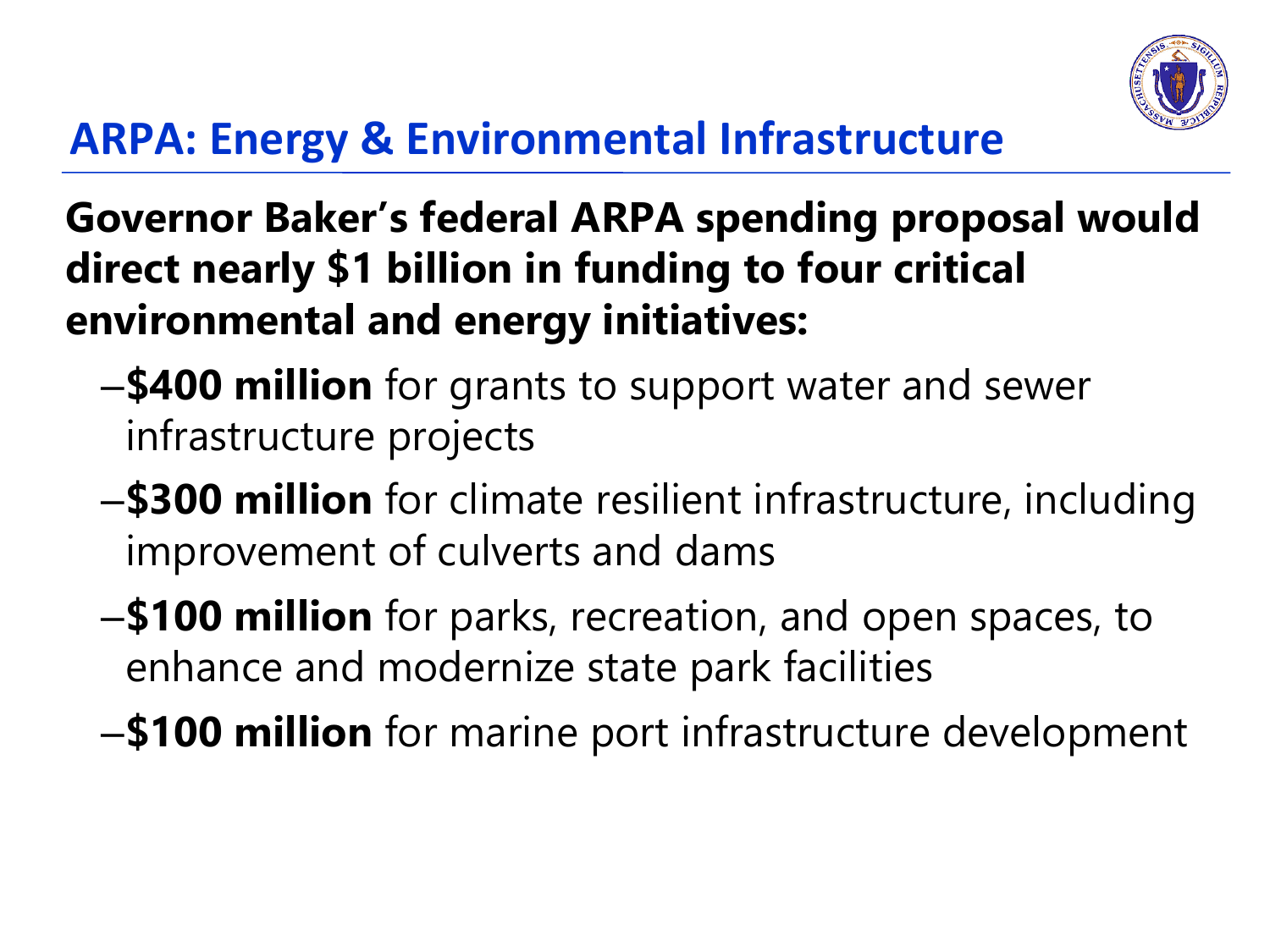

## **ARPA: Water and Sewer Infrastructure - Overview**

**\$400 million to fund grants to modernize water and sewer infrastructure to ensure consistency in service for public health and safety, environmental protection, and improved water quality resources.**

- Investments in new and improved infrastructure projects to minimize risks associated with release of untreated waste, toxic materials, and stormwater
- Funding administered through the Clean Water Trust to efficiently offer grants and low interest loans to communities, utilities, and public water suppliers
- Goals include implementation of sewer separation to reduce combined sewer overflows into water resources, address PFAS contamination in drinking water, and improve water quality and drinking water resources by supporting infrastructure upgrades.



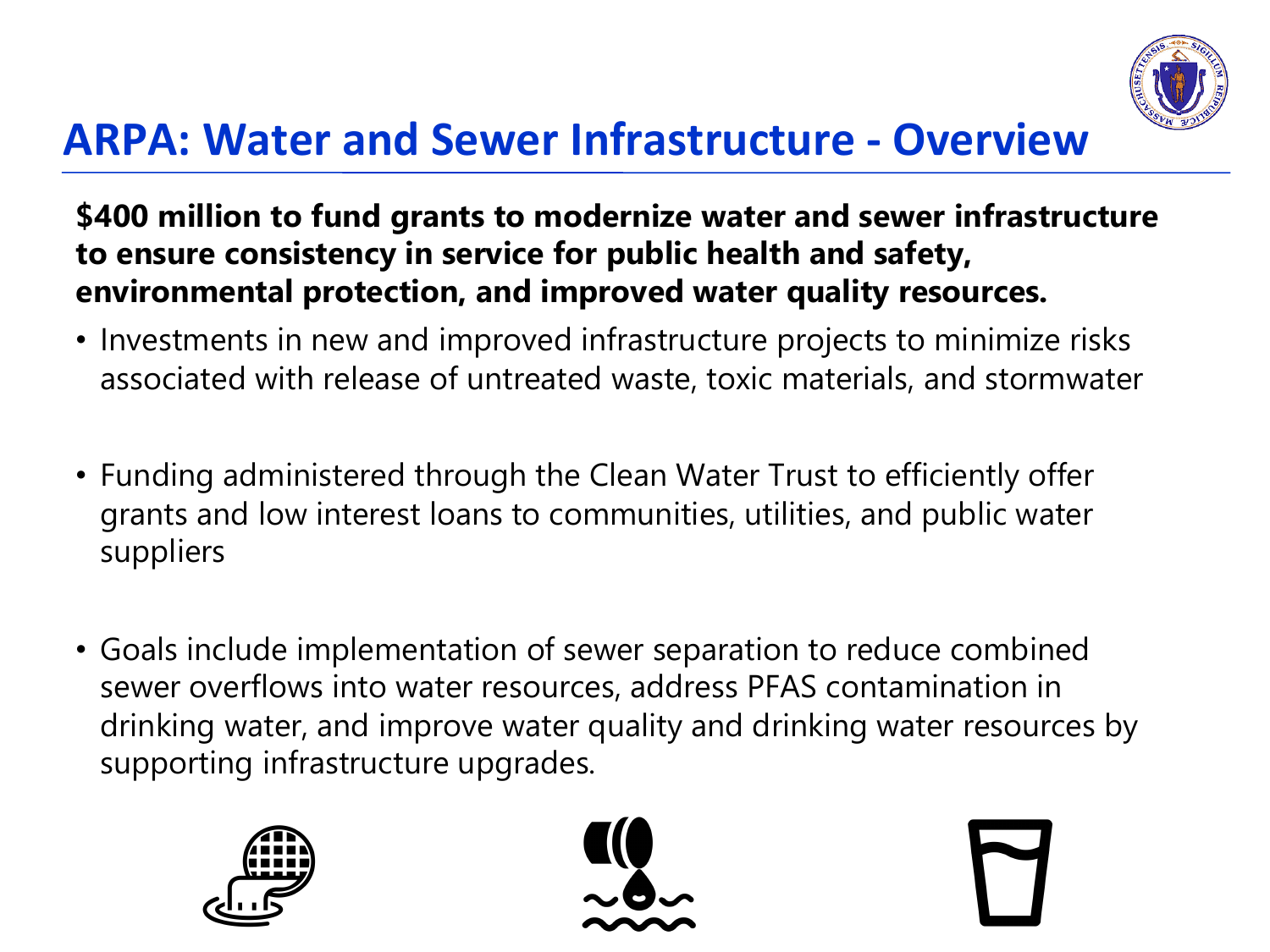

## **Clean Water Trust: State Revolving Fund**

- **In late 2019, nearly \$20 M was made available to the Massachusetts Clean Water Trust (CWT) for clean and drinking water projects including PFAS remediation**
	- Funding supported initiation of a pilot program for the State Revolving Fund (SRF) to provide 0% interest loans to municipal projects that remediate PFAS contamination in public drinking water supplies
	- Funding also supported increase in project capacity for improvements to local drinking water systems
- **As of mid-August 2021, \$180 million is committed to 17 active or completed PFAS remediation projects within the Drinking Water and Clean Water SRF that have benefitted from this program**
- **The deadline for submission of 2022 SRF project proposals was late August 2021**
	- Drinking Water SRF guidance noted that project priorities would include those that reduce the concentration of PFAS in drinking water, and that projects may be eligible for 0% interest loans